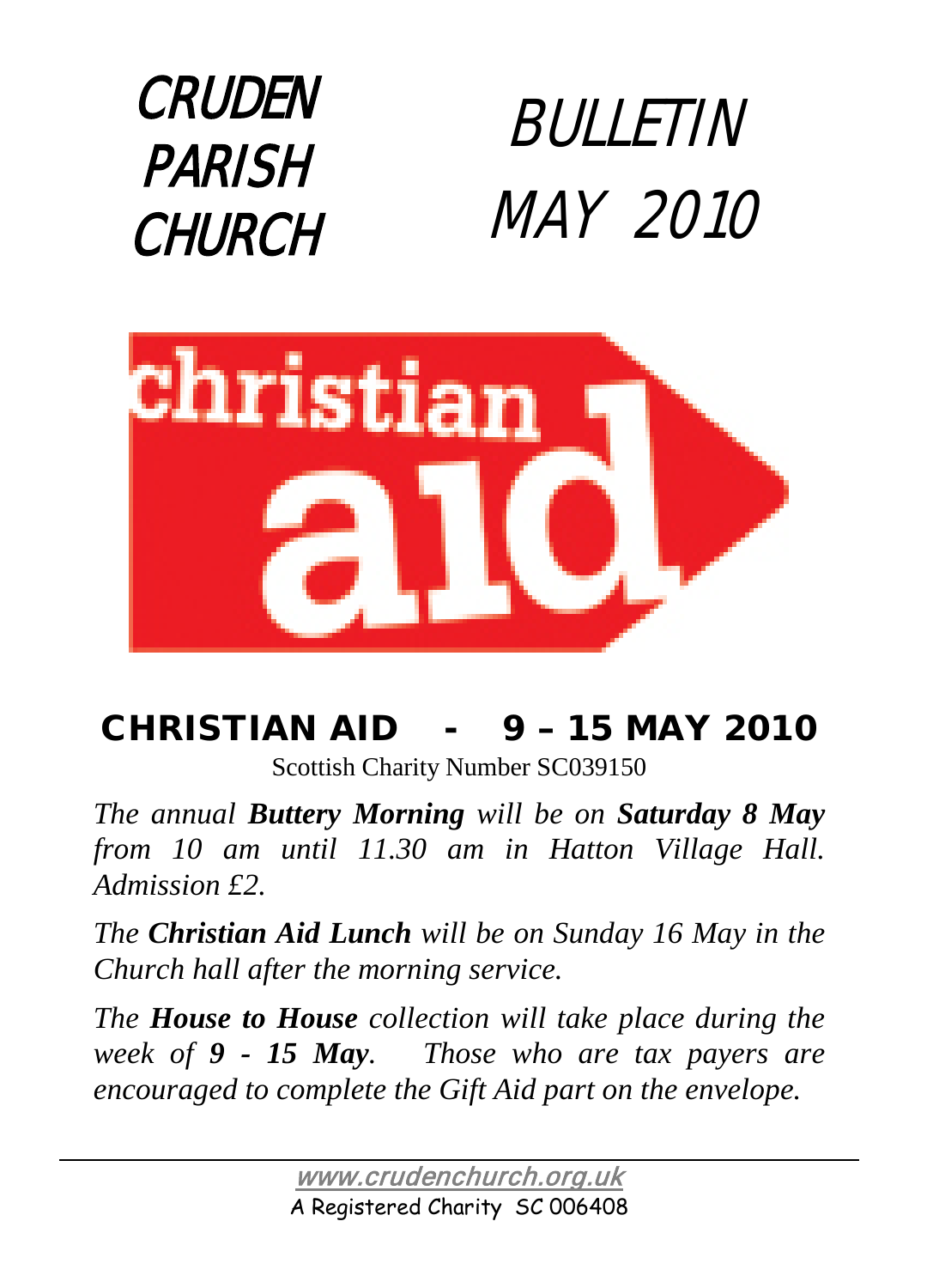



|               | <b>EACH WEEK</b> |                      |                                                                         |                   |                              |  |
|---------------|------------------|----------------------|-------------------------------------------------------------------------|-------------------|------------------------------|--|
|               |                  |                      | Sundays 10.00 am Children's Sunday Club in the Old Church & Stables     |                   |                              |  |
|               |                  |                      | Sunday 2nd : MORNING SERVICE                                            | $10.00$ am        |                              |  |
|               |                  |                      | Wednesday 5th : Coffee and Chat                                         | $10.30$ am        | Hall                         |  |
| Saturday 8th: |                  |                      | <b>Christian Aid Buttery Morning</b>                                    |                   | 10.00 am Hatton Village Hall |  |
|               |                  |                      | 9th - 15th Christian Aid Week                                           |                   |                              |  |
|               | Sunday 9th       | $\ddot{\phantom{a}}$ | <b>MORNING SERVICE</b>                                                  | $10.00$ am        |                              |  |
| Monday 10th   |                  | $\ddot{\phantom{a}}$ | Video Group 7.30 pm Burnview, Main Street, Cruden Bay                   |                   |                              |  |
| Saturday 15th |                  | $\mathbf{r}$         | Church Walk at Strathdon leaving Hatton Hall at 8 am                    |                   |                              |  |
| Sunday 16th   |                  | ÷                    | <b>MORNING SERVICE</b><br>followed by Christian Aid Lunch               | $10.00$ am        |                              |  |
|               | Monday 17th      |                      | Kirk Session meeting                                                    | $7.30 \text{ pm}$ | Hall                         |  |
| Sunday 23rd   |                  | $\ddot{\cdot}$       | UNITED MORNING SERVICE 9.30 am<br>therefore no service in Cruden Church |                   | <b>ST JAMES'</b>             |  |
| Sunday 30th   |                  | ÷                    | UNITED MORNING SERVICE 10.00 am<br><b>Sacrament of Holy Communion</b>   |                   |                              |  |

THE NEXT ISSUE OF THE BULLETIN WILL COME OUT ON **30 MAY**. Copy for inclusion to be handed in to the Manse as soon as possible.

#### **\*\*\* MAY HYMN BOOK MISSION PRAISE \*\*\***

At the April meeting of the Kirk Session, our Church Treasurer, Rosemary Pittendrigh, informed the Elders of the results of the recent Stewardship Campaign. We are grateful to all the members who are generous in their support of the church.

The Session also appointed Rosemary as our Christian Aid Coordinator.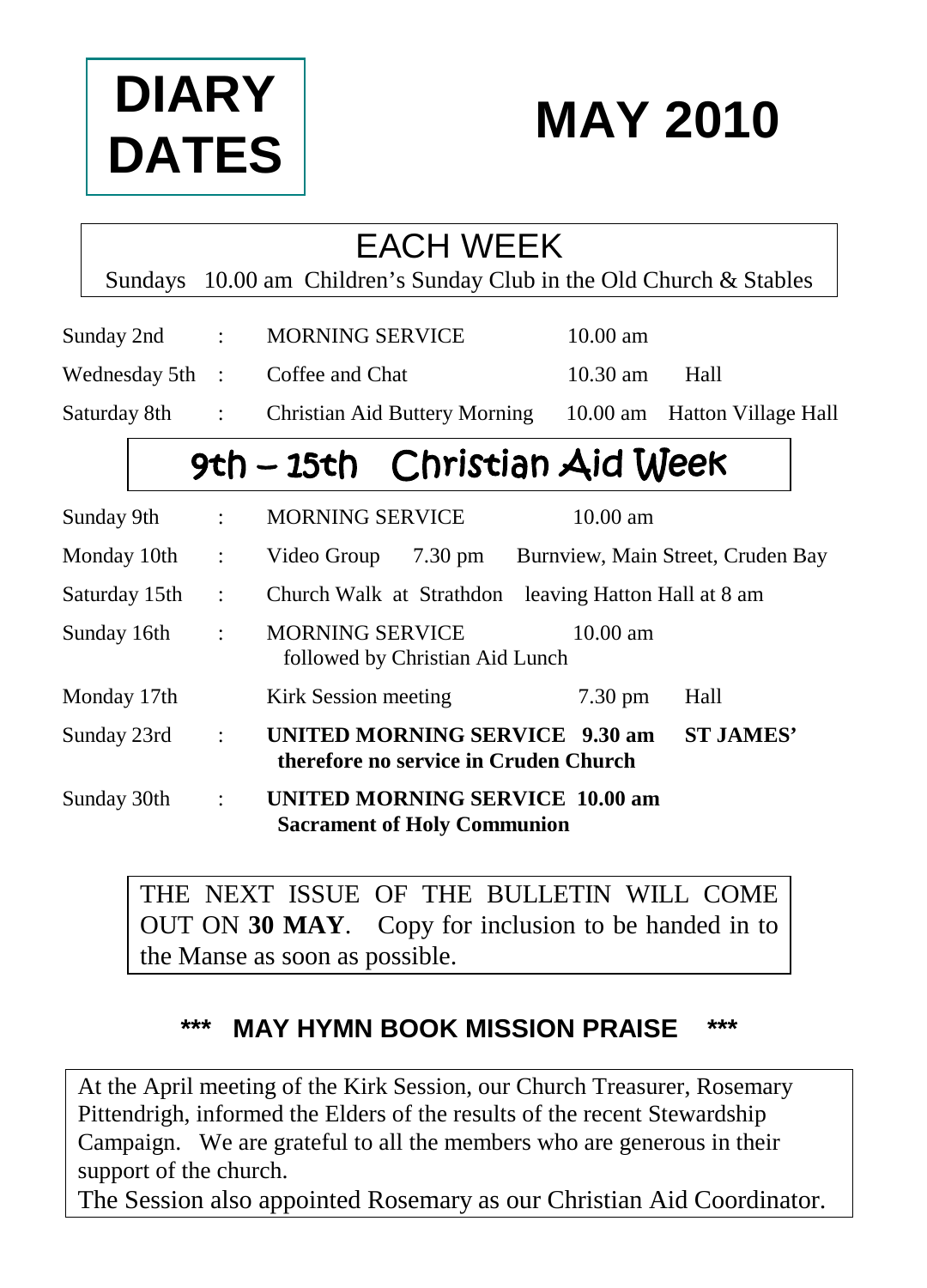## **PARISH REGISTER**

#### **DEATHS**

\*denotes member

 \*Mrs Norah Hardy, Sunnybank Care Home , Cruden Bay. \*Mrs Gertrude Kelman, (formerly of Mill Cottages, Hatton).



**Duty Elders** Irene Will, Betty Smith, Jim MacDonald, Kate Clark, John Lamb, Robert Petticrew, Robert Esson, Katharine Hyman, Joyce Willox, Jack Young.

#### **TO THOSE ON SUNDAY DUTY If you are unable to fulfil your door duty, please try to find your own replacement before informing Sandy Beedie (door rota)- 841370 or Wilma Moir (teas rota) 841516.**

**REMINDER** Anyone who might be considering whether they would like to join the church should contact the minister. All those intending to become full church members are invited first of all to start attending church services.

#### A**CCLAMATIONS CONCERT**

The Social Committee is busily making arrangements for the concert to be held in the Church on Wednesday 16 June 2010 presented by the Acclamations Choir of Aberdeen. Admission will be by donation on presentation of a free ticket available in advance (but also at the door). These tickets are being issued to help gauge the numbers for refreshments to be served at the end of the concert.

*Beatrice Fawkes*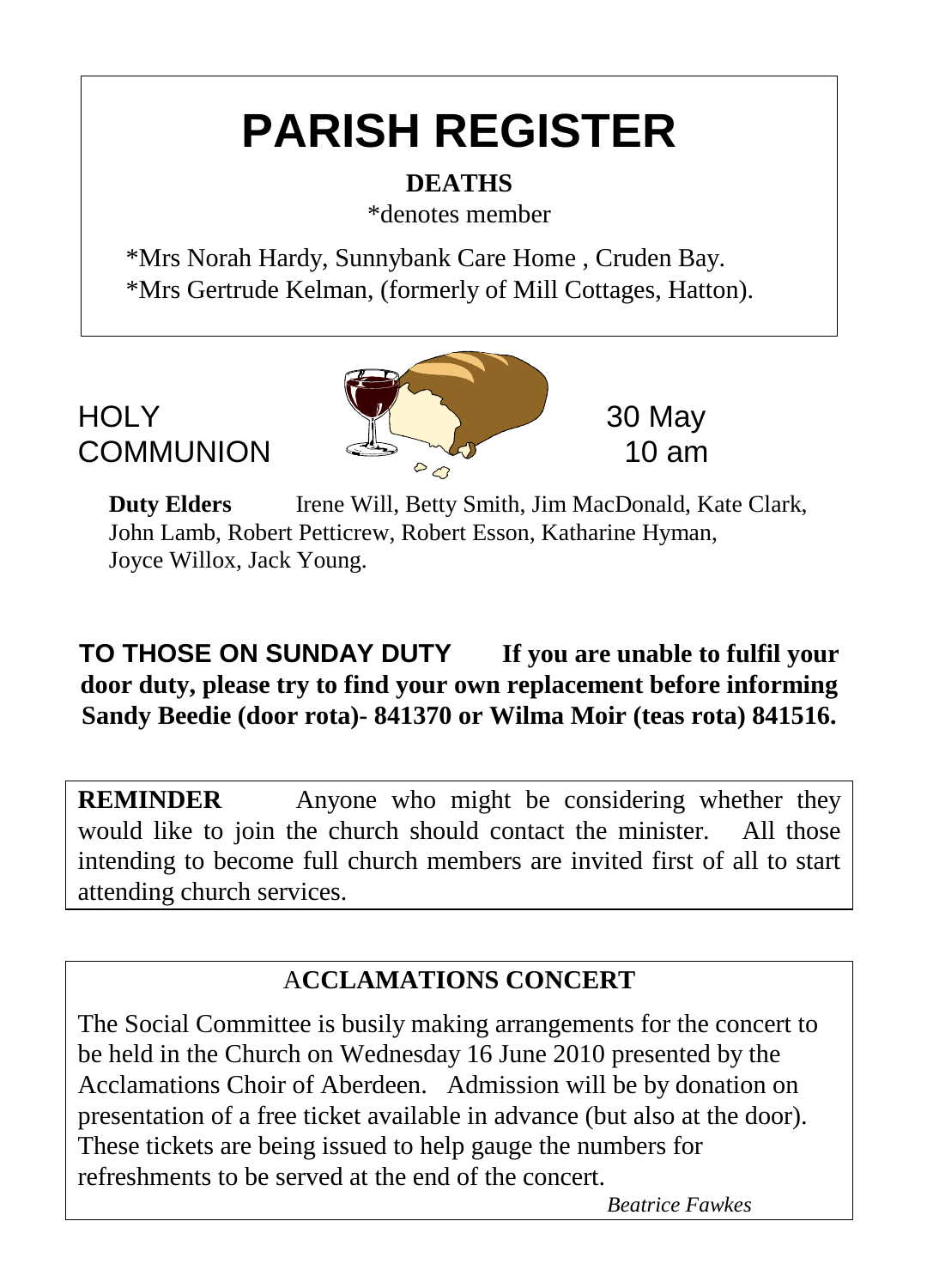### **SUNDAY MORNING DUTIES 10 am**

| <b>Date</b> | <b>Door</b>                                  | <b>Flowers</b>                     | <b>Teas</b>                                     | <b>Children</b>                                                                                  |
|-------------|----------------------------------------------|------------------------------------|-------------------------------------------------|--------------------------------------------------------------------------------------------------|
| 2 May       | Norma Forman<br><b>Robert Petticrew</b>      | Lewis McKechnie                    | <b>Alison Neilson</b><br>Doreen Buchan          | Holiday                                                                                          |
| 9 May       | Norma Forman<br><b>Robert Petticrew</b>      | <b>Wallace Donaldson</b>           | <b>Betty Forrester</b><br><b>Mary Coutts</b>    | Karla Buswell<br>Marie Forsyth<br><b>Brenda</b> Cadger<br><b>Sharon Rennie</b><br>Charlotte Lamb |
| 16 May      | Kathleen Craig<br>Anne Cadey                 | Anne McNaughton                    | <b>CHRISTIAN AID</b><br><b>LUNCH</b>            | Katherine Hyman<br>Maureen Reid<br>S or C Skinner<br>Joyce Fowlie<br>Charlotte Lamb              |
| 23 May      | <b>SERVICE</b>                               | <b>ST JAMES'</b><br>$\mathbf{I}$ N | <b>THIS MORNING</b>                             | Karla Buswell<br><b>Brenda</b> Cadger<br>S or C Skinner<br>Mary Bratton<br>Charlotte Lamb        |
| 30 May      | Dorothy Cruickshank<br><b>Alison Neilson</b> | <b>Beatrice Fawkes</b>             | Iris Durno<br>Elma Cumming                      | Katherine Hyman<br>Maureen Reid<br>S or C Skinner<br>Helen Smith<br>Charlotte Lamb               |
| 6 June      | Dorothy Cruickshank<br>Robert Esson          | <b>Betty Forrester</b>             | Kathleen Craig<br><b>Margaret Adams</b>         | Karla Buswell<br><b>Brenda Cadger</b><br>S or C Skinner<br>Joyce Fowlie<br>Charlotte Lamb        |
| 13 June     | <b>Kate Clark</b><br>Sarah Paterson          | Margaret<br>Cruickshank            | <b>Elizabeth Bruce</b><br><b>Alison Neilson</b> | Katherine Hyman<br>Maureen Reid<br>S or C Skinner<br>Mary Bratton<br>Charlotte Lamb              |
| 20 June     | <b>Kate Clark</b><br>Sarah Paterson          | <b>Bessie Sandison</b>             | Anne Cadey<br><b>Betty Forrester</b>            | Karla Buswell<br><b>Brenda</b> Cadger<br>S or C Skinner<br>Helen Smith<br>Charlotte Lamb         |
| 27 June     | Mary McNaughtan<br>John Lamb                 |                                    | Wilma Moir<br>Liz Carnie                        | Karla Buswell<br><b>Brenda</b> Cadger<br>S or C Skinner<br>Helen Smith<br>Charlotte Lamb         |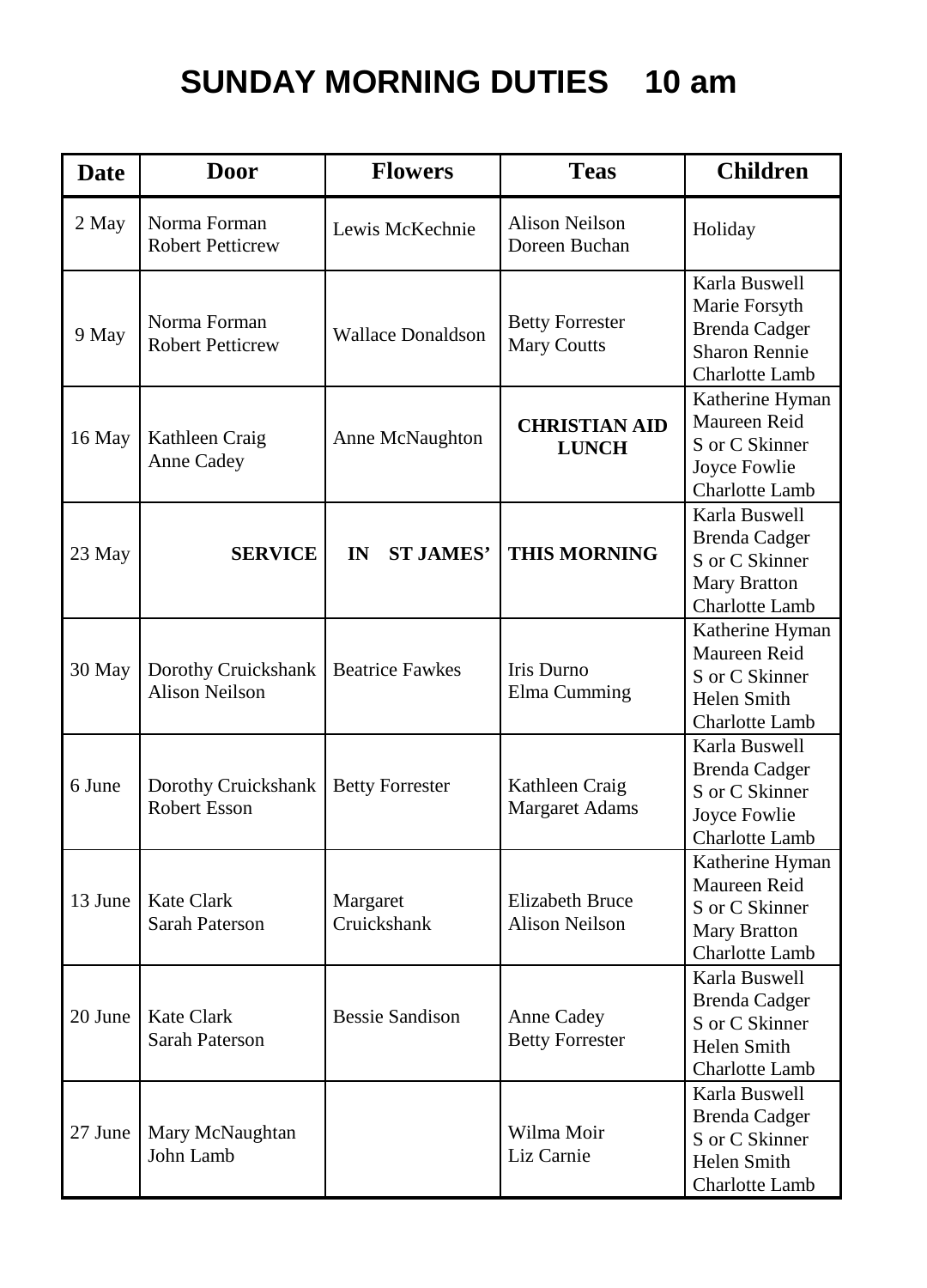### FROM THE MINISTER 20 April 2010

#### Dear Friends

The April meeting of the Kirk Session was largely given over to the elders making a response to the consultation by the Assembly Commission on the subject of the ordination of those who are in same sex relationships. The Commission's explanatory DVD was watched, then, after a short time of group discussion, elders were invited to indicate their views on a number of issues relating to the belief (i.e. how we use our bible as a source of teaching) and the practice of the church. It had been arranged by the Commission that many of their questions would be answered by means of secret ballot papers. They were handed in and will be collated before the Session next meets in May. The June Bulletin will contain further insight on the thinking of our elders who were taking part in an exercise that can have significant impact on the Church of Scotland's future.

Your friend and minister

Rodge Neilson



#### **WANTED**

- 1. For our Christian Aid Collection in Cruden Bay this year we need **three** more volunteers. If you can help phone Mary Bratton on 812573.
- 2. In Hatton we need **two** more volunteers. If you can help phone Rosemary Reid on 841531.
- 3. We need internal doors in the stables painted. Can you help? Windows at the Church and Hall also need to be repainted. If you will be willing to help, phone Robert Esson on 812206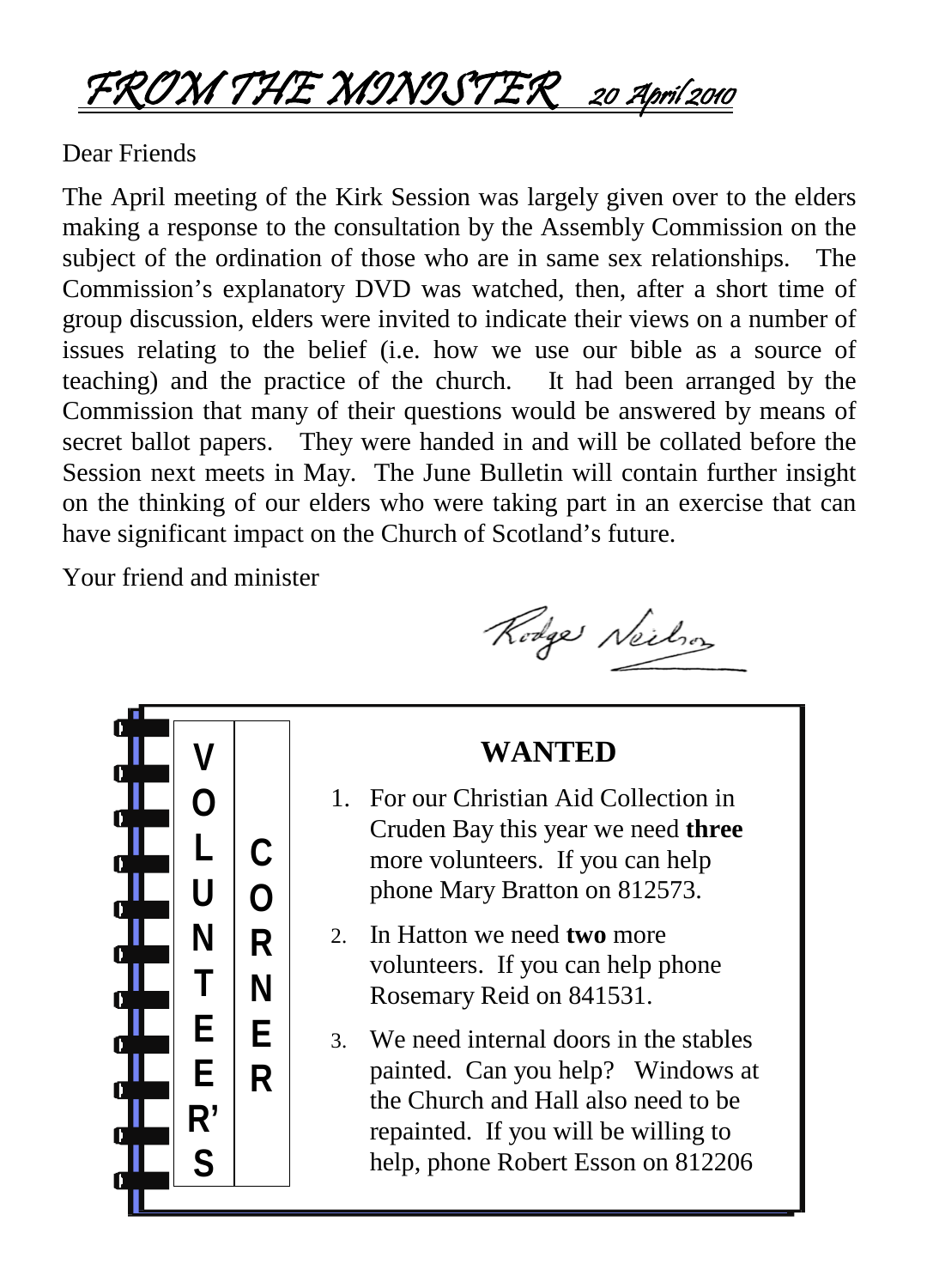

to **Mrs May Matthews, Links Cottage, Cruden Bay** who will be celebrating her 80th Birthday this month.

The minister would welcome, in writing please, e-mail preferred, any news for this feature in the Bulletin. He feels that it should not simply be a list of anniversaries and birthdays.



**CHRISTIAN AID POSTSCRIPT** On the front cover of the Bulletin there is an encouragement to taxpayers to complete the Gift Aid declaration on the Christian Aid Week envelopes. Please note that if you do NOT want follow up material from Christian Aid you must tick the appropriate box – otherwise you will receive later mailing.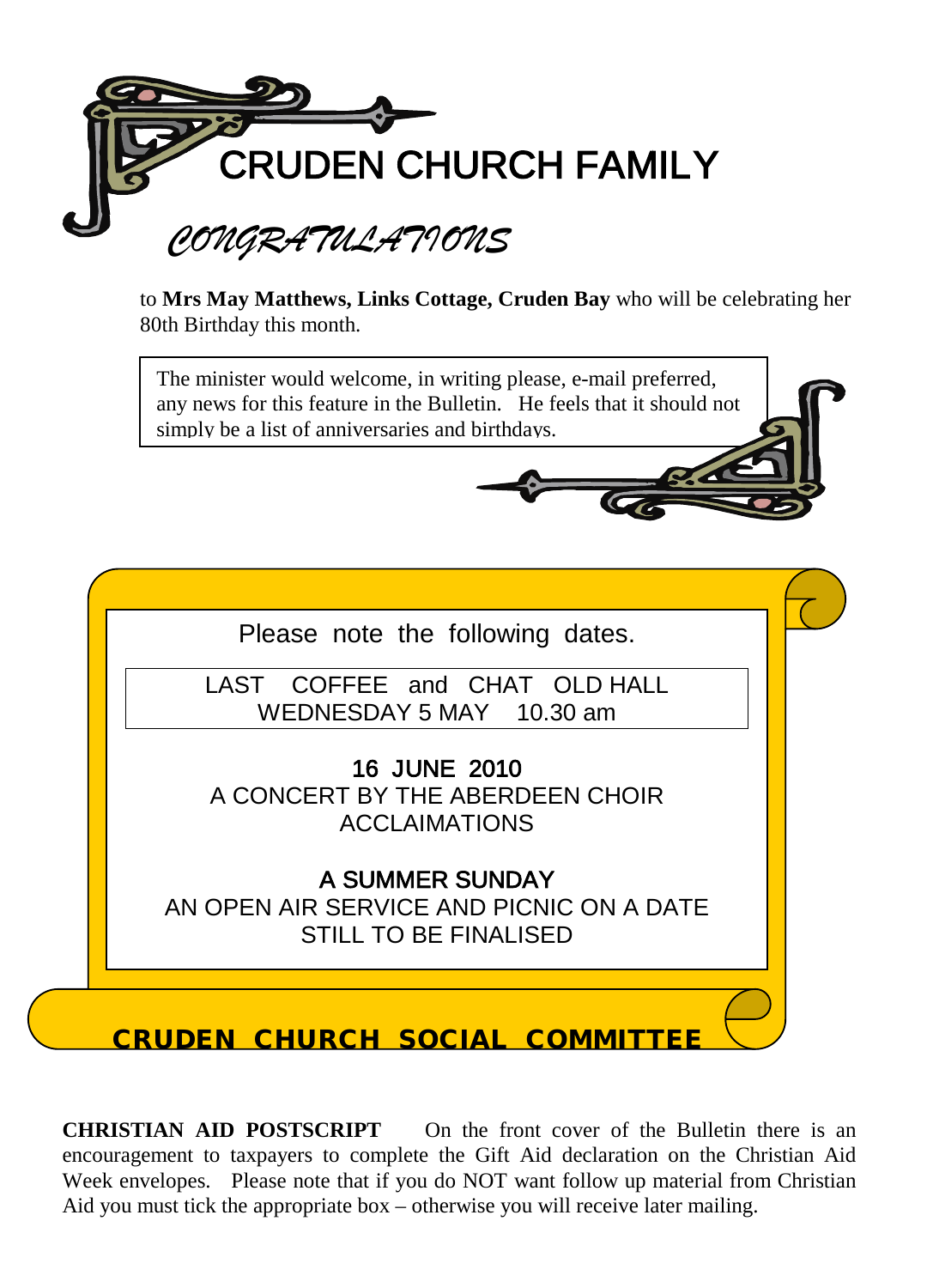## CRUDEN GUILD

This year the **Senior Citizens Outing** is going to Mains of Drum Garden Centre, Drumoak followed by high tea at Lochter, Oldmeldrum on Thursday 3 June. An invitation is extended to all senior citizens who are church members or adherents. Please see the enclosed notice.

A bus will pick up in Cruden Bay at 12.30 pm and Hatton at 1 pm. Due to the high cost of buses, we want to know numbers in advance. If you would like to come please can you notify any Guild Committee Member – Rosemary Pittendrigh, Shonah Taylor, Irene Will, Kathleen Craig.

# WATCH & TALK GROUP

## April Meeting - Trouble in Amish Paradise

The Amish community in the State of Pennsylvania U.S.A. are descendants of Protestants who emigrated from Switzerland and Germany around 300 years ago. They are a very close community of people who live by the rules and regulations laid down by their Bishops and Leaders. The problem is the Bible used by the Bishops is written in German probably an ancient form of the language – and this means the ordinary Amish people cannot read the Bible for themselves.

Two young Amish men - Ephraim and Jesse - have rocked the boat by reading an English translation of the Bible and realised the teachings of the Bishops bear very little resemblance to the Bible as we know it. Both these young men have chosen to follow the teachings of Jesus rather than believe the teachings of the Bishops, as a result of this they, together with their families, have been excommunicated from the Amish community which also means they are virtually disowned by their own families. However when ill health befell Ephraim's family the Amish people were quick to rally round and help in every possible way. The story of the Amish people showed that a lot of the time they stick to the rules, but when necessary, they will break them, showing that double standards prevail whenever it suits them.

The faith of Ephraim and Jesse in Jesus and his teachings is unquestionable. It is almost a foregone conclusion that as time goes on more young Amish will question the Bishops and their teachings and the outcome may force a complete change in their way of life.

Our next meeting is on Monday 10 May at 7.30 pm at the home of Marilyn Samways, 3 Main Street, Cruden Bay. We were pleased to welcome John Lamb at our meeting of 12 April and look forward to enjoying the company of anyone who wishes to join us in future.  *Jenny McGarrol*